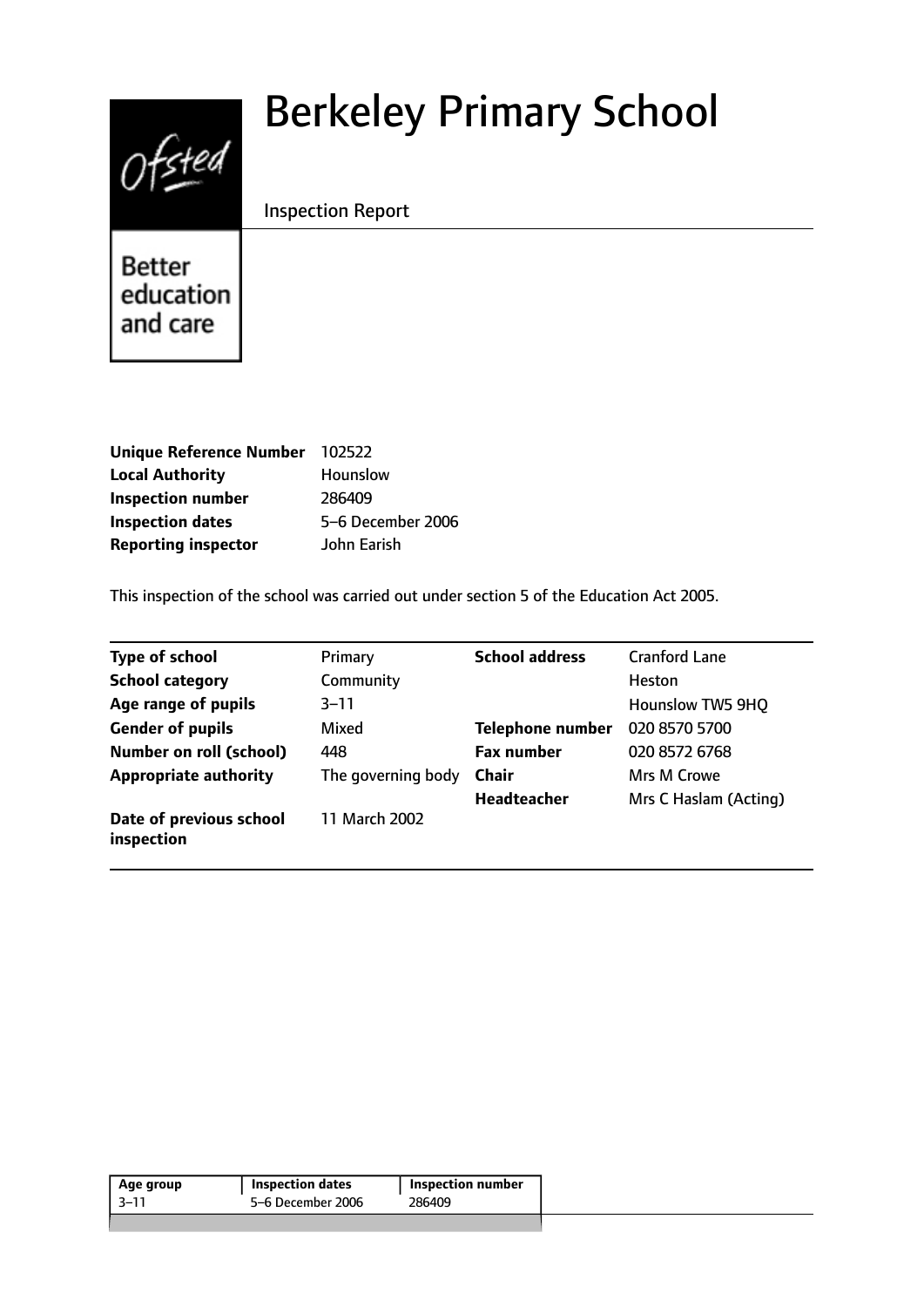© Crown copyright 2006

Website: www.ofsted.gov.uk

This document may be reproduced in whole or in part for non-commercial educational purposes, provided that the information quoted is reproduced without adaptation and the source and date of publication are stated.

Further copies of this report are obtainable from the school. Under the Education Act 2005, the school must provide a copy of this report free of charge to certain categories of people. A charge not exceeding the full cost of reproduction may be made for any other copies supplied.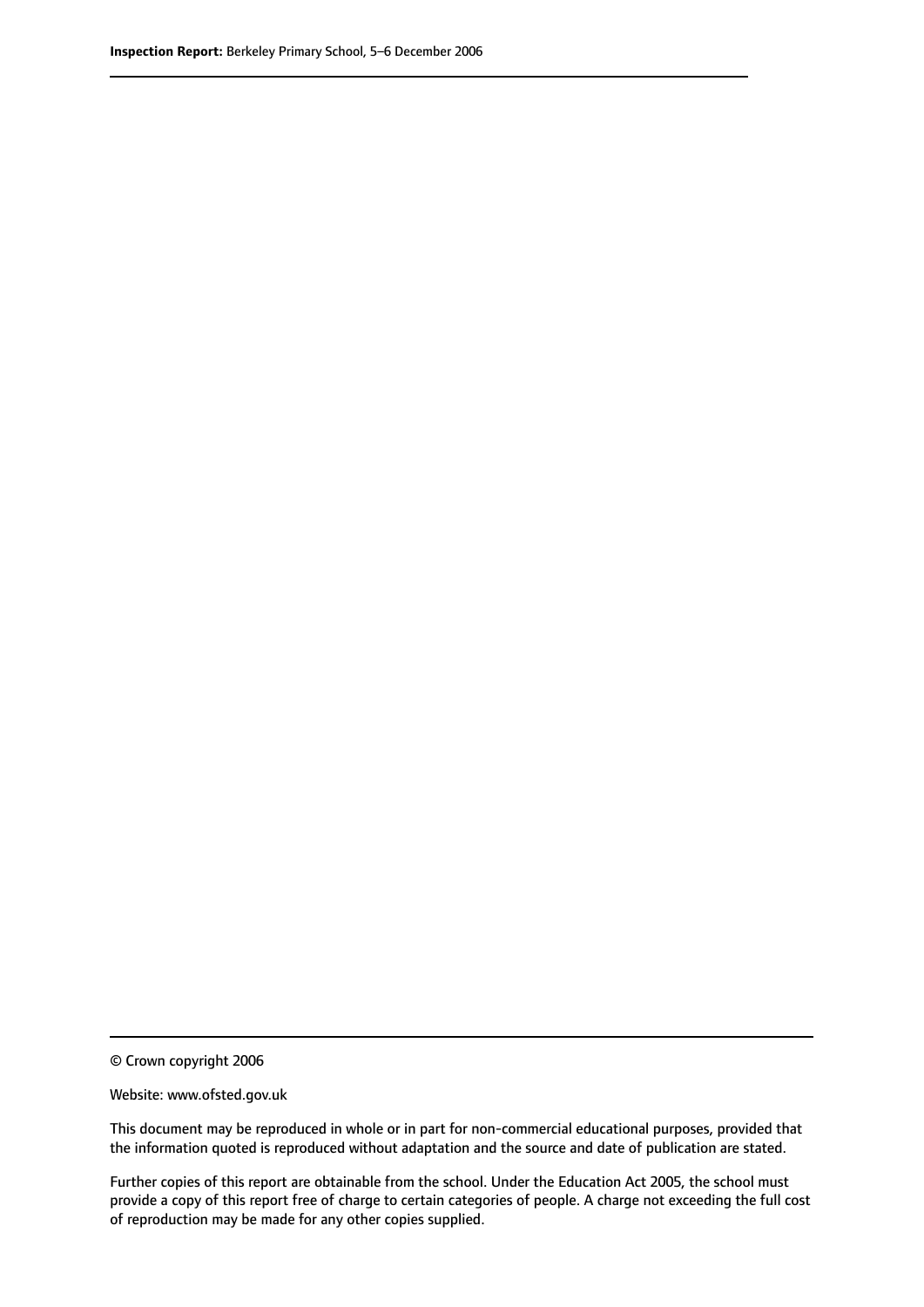# **Introduction**

The inspection was carried out by three Additional Inspectors.

# **Description of the school**

This large primary school is situated near to Heathrow Airport, where social circumstances are much lessfavourable than average. The proportion of pupils eligible for free school meals is well above average. The school admits pupils from a wide variety of social backgrounds. About three quarters of the pupils are from minority ethnic groups and about a quarter are at the very earliest stages of learning English. This number is increasing year-on-year. Attainment when children start school, whether in Nursery or Reception, is exceptionally low. The mobility of pupils is high with an increasing number of refugees and asylum seekers. The proportion of pupils with learning difficulties and disabilities is well above that found nationally. The school is being lead by an acting headteacher.

## **Key for inspection grades**

| Grade 1 | Outstanding  |
|---------|--------------|
| Grade 2 | Good         |
| Grade 3 | Satisfactory |
| Grade 4 | Inadequate   |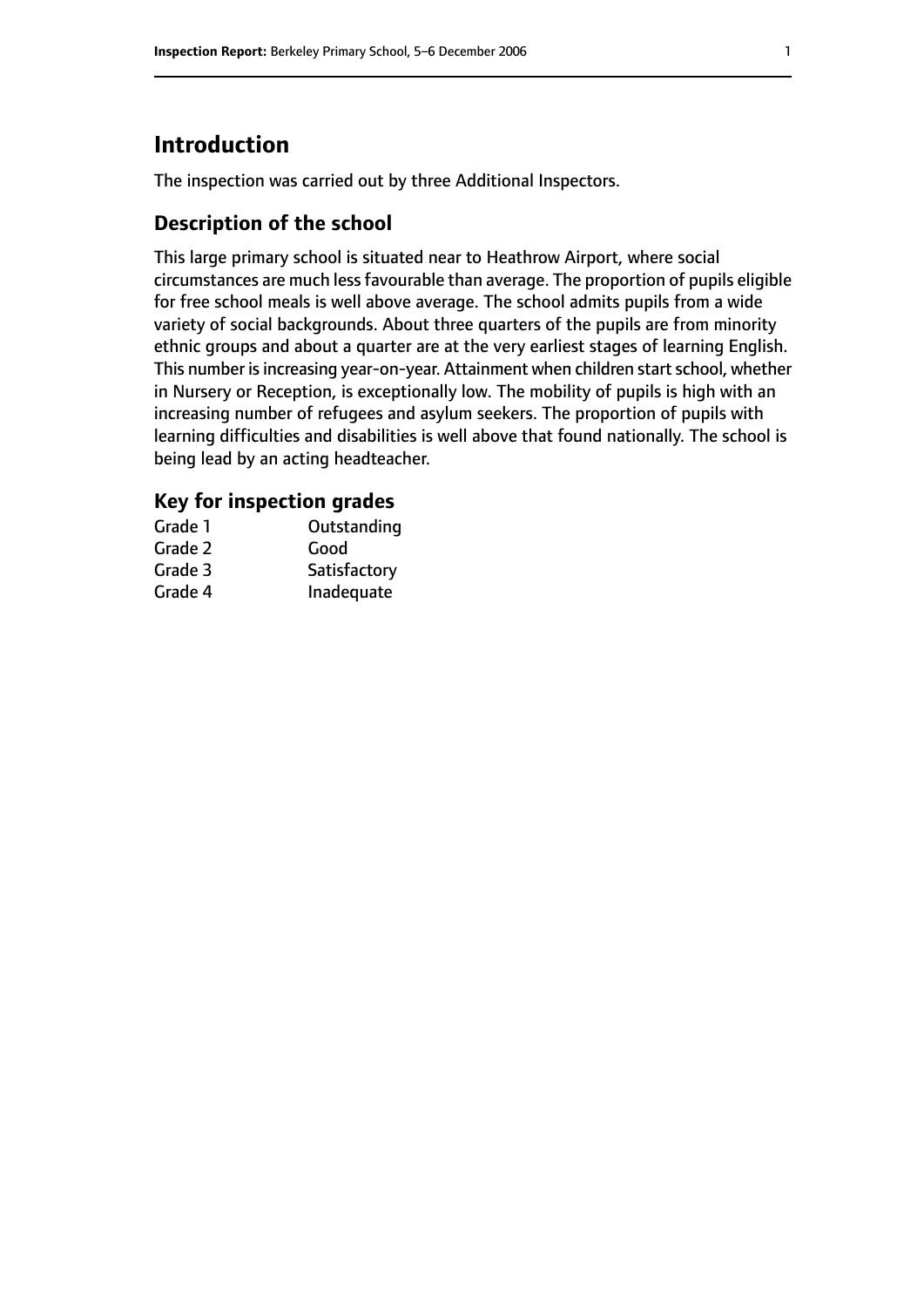## **Overall effectiveness of the school**

#### **Grade: 3**

Berkeley is a satisfactory school. The overwhelming majority of parents believe it is a very caring and friendly school where each child is valued and made to feel special. The acting headteacher has been very effective at holding the reins during the current term. She has focused well on securing the positive impact of recent initiatives such as Project Achieve. In addition, she has maintained a strong sense of community and team work so that all adults are working purposefully to improve the achievement of all pupils. Partnerships to promote pupils' well-being remain strong and effective. Standards are rising, even though they are well below average in writing, mathematics and science. Teaching is improving. Almost all pupils make the progress expected of them, so that achievement is satisfactory.

Teaching and learning are satisfactory overall. The amount of good teaching is increasing but it is still not enough. In the better lessons, teachers plan effectively to meet the needs of all groups of pupils and progress is good. In other lessons, work is not as well matched to pupils' individual needs and progress is not as rapid. Very many pupils start school with very weak personal, social, language and numeracy skills. They make a good start to their learning in the Foundation Stage but few reach the goals that are set for children by the start of Year 1. The strongest progress is made by those who are from ethnic minorities and travellers. As one parent wrote, 'My son has had four outstanding teachers who have helped him with his difficulties and he has made progress. I am very grateful for all that they do for him'.

The care of pupils is good, and they are well guided and supported in their learning, so that they know what they must do to improve. A programme to help pupils discuss their emotions and think about behaviour has helped to create the school's calm and orderly atmosphere and the pupils' good behaviour.

The curriculum is satisfactory. There is a good range of activities that capture pupils' enthusiasm and interest. Their personal skills are prompted well and they have a good understanding of healthy lifestyles and staying safe. Pupils with leaning difficulties or disabilities and those with English as an additional language are well provided for. However, there are weaknesses. Teachers do not always plan well enough to ensure that children who find learning easy are given work that will challenge them.

Teaching assistants, alongside teachers, play a vital part in ensuring that pupils' personal development is good. Most pupils now attend regularly; although there is still a nucleus whose attendance remains erratic. Pupils speak confidently about the many trusted adults they can turn to for help and support. They feel happy and behave well because the school is much better at tracking their personal development and using this information to meet their individual needs.

Leadership and management are satisfactory. The most important areas for improvement have been accurately identified and appropriate actions are being taken to tackle the issues. The school has rightly recognised the need to increase the influence of senior managers on the quality teaching and learning across the school. Appropriate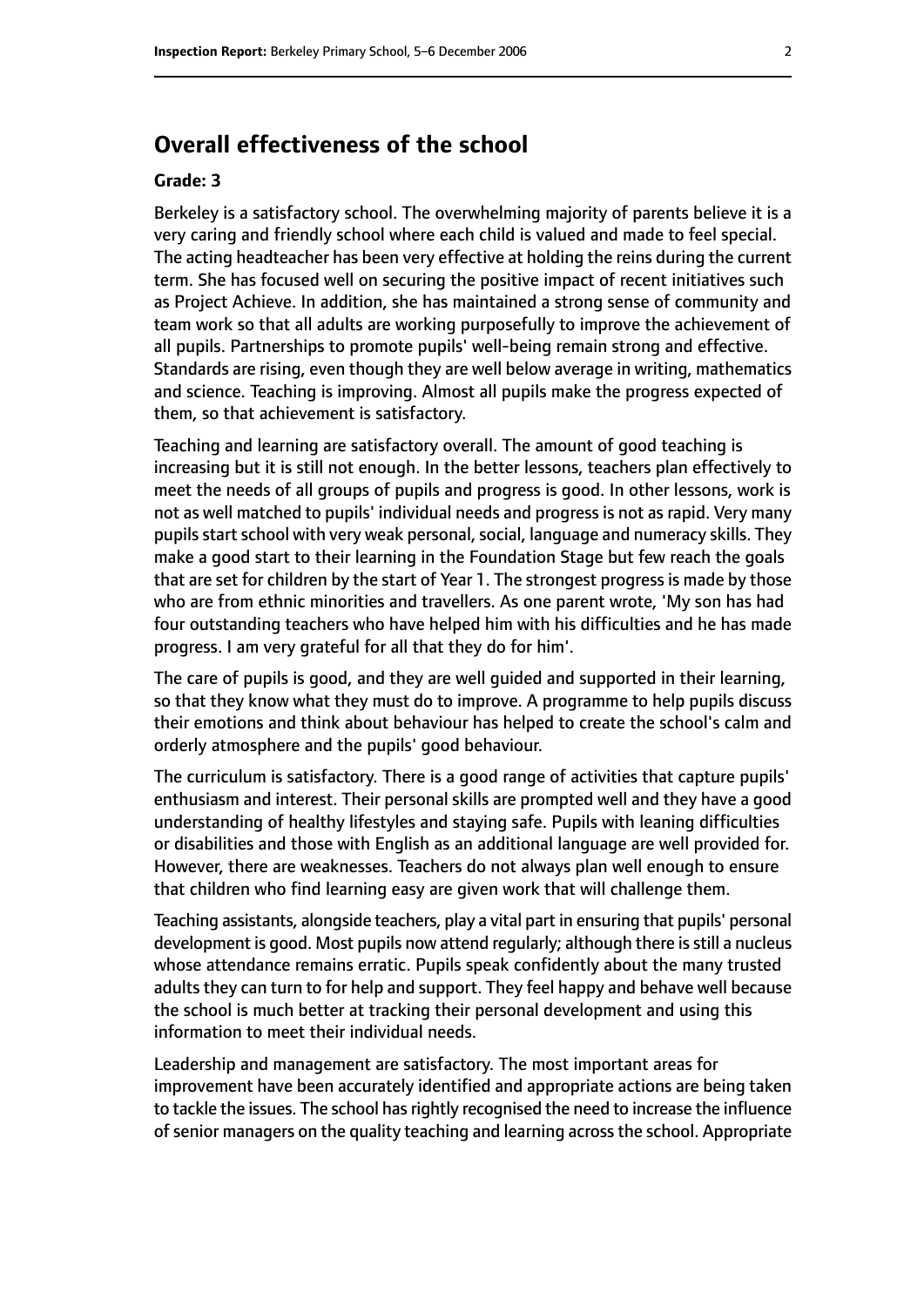action has already been taken to tackle this issue by restructuring the roles and responsibility of the senior management team.

#### **What the school should do to improve further**

- Raise standards, particularly in mathematics and writing, at Key Stage 2.
- Increase the proportion of good teaching in order to improve progress and raise standards.
- Improve the quality of planning so that tasks are well matched to pupils' individual needs and capabilities.

## **Achievement and standards**

#### **Grade: 3**

Standards are well below average in English, mathematics and science, but achievement is satisfactory. The vast majority of pupils make the expected progress or better. They meet their targets. Those who remain in school the full six years do considerably better than the many pupils who join late, often from overseas and speaking very little English. A programme of support for English meant that results rose in 2005. This is due to the rigorous approach to tracking pupils' progress, and the work of leaders in monitoring and supporting learning. Those pupils who are speaking English as an additional language and travellers make good gains because of the focused support they receive. However, planning for the needs of higher attaining pupils is inconsistent, which limits their progress.

# **Personal development and well-being**

#### **Grade: 2**

Pupils enjoy school, are keen to learn and behave well. They enjoy the many opportunities that the school has to offer them and speak enthusiastically about them. Spiritual, social, moral and cultural development is good. Pupils have a good understanding of the many cultures represented within the school community, which they value and respect. They know about the importance of a healthy lifestyle and staying safe, and have recently achieved the Sport England Activemark. Pupils feel safe at school and say that bullying is rare; as one child commented it is 'once in a blue moon'. However, when it does occur it is dealt with quickly by the adults. Attendance is improving as a result of the school's rigorous monitoring of attendance and punctuality. The school council welcomes having a voice and has made several changes including improvements to the school lunches. They consult widely before making suggestions or taking decisions which they explain to their classmates. Their contribution to the community is good. In addition to raising funds for different charities, they are financially supporting a child in West Bengal through World Vision. While basic skills are low, pupils work together cooperatively and leave the school as confident well-rounded individuals.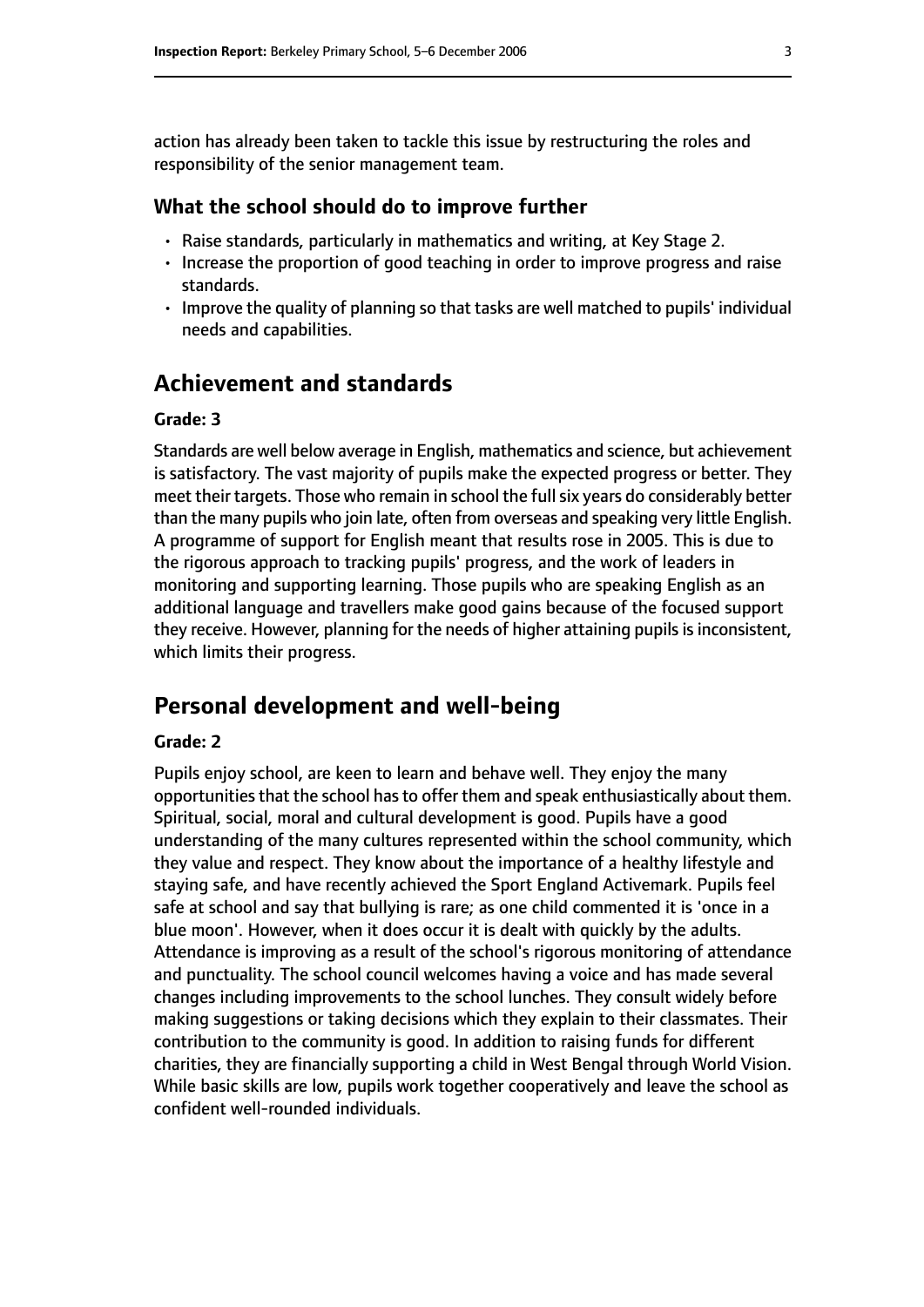# **Quality of provision**

#### **Teaching and learning**

#### **Grade: 3**

Teaching and learning are satisfactory overall, enabling pupils to make satisfactory progress throughout the school. Teachers have high expectations for behaviour and have established positive relationships with their classes. In the better lessons, teachers set a good pace, structure the learning well, show enthusiasm for the subject and make good use of resources, particularly information and communication technology (ICT). This helps pupils to make good progress in their lessons. However, in too many other lessons, work is not closely matched to pupils' individual needs and lacks challenge, especially for more able pupils. This is because teachers do not make sufficient use of the assessments they make in order to plan work. In addition, their planning is not thorough enough.

### **Curriculum and other activities**

#### **Grade: 3**

The curriculum is satisfactory and meets national requirements. A good range of topics and themes are planned to meet the needs of Berkeley pupils, such as Black History month and the Travellers' topic. The curricular provision for pupils with learning difficulties or disabilities and those learning English as an additional language is good and well focused. The curriculum is enriched appropriately and makes a positive contribution to the pupils' personal development. This includes a residential visit, and an appropriate range of clubs and extra-curricular activities, which the pupils enjoy and are keen to attend. In addition, a good range of visits to deepen learning take place.

#### **Care, guidance and support**

#### **Grade: 2**

Very positive relationships across the school, coupled with the high priority placed on treating each child as an individual, ensure that support, care and guidance for all pupils are good. Project Achieve and the Anti-bullying and Learning to Respect initiatives ensure that pupils can work together in a positive and harmonious learning environment. Policies and procedures to ensure pupils' health, safety and welfare are made clear to all staff and are carefully implemented. Target setting is used satisfactorily to guide pupils' academic development. However, there is scope to improve this support so that pupils have an even clearer understanding of what they must do to improve. Action is being taken to deal with this. The school works well with parents, volunteers, the learning mentor and a variety of external agencies to support all children including those most at risk.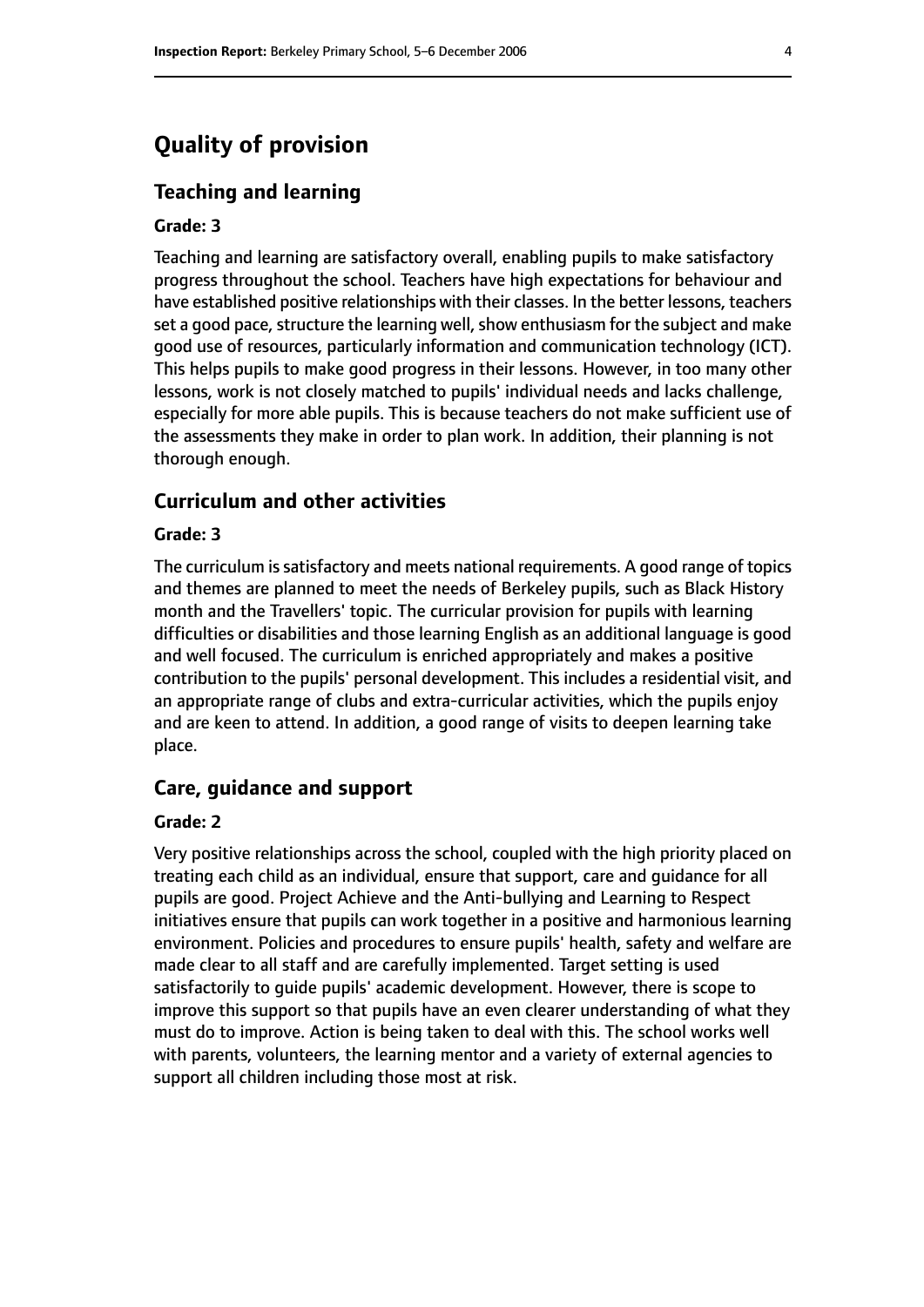# **Leadership and management**

#### **Grade: 3**

Leadership and management are satisfactory. The acting headteacher provides good leadership, which builds on people's strengths and creates a culture where team work is strong. She has ensured that the gains from recent initiatives to raise pupils' achievement have been sustained and enhanced. There is satisfactory capacity to secure further improvement. She has been ably supported in these tasks by the acting deputy headteacher and governors, who are ensuring a smooth transition for the new headteacher to lead the school from the beginning of next term.

However, things have not stood still during this period of change. Clear systems for appraising the school's work have identified key priorities for development in partnership with the local education authority. These are manageable and well directed where they are needed most. Governance is satisfactory. The recent work of the governors shows they are becoming much more involved in the strategic management of the school and are effectively holding the school to account for its work.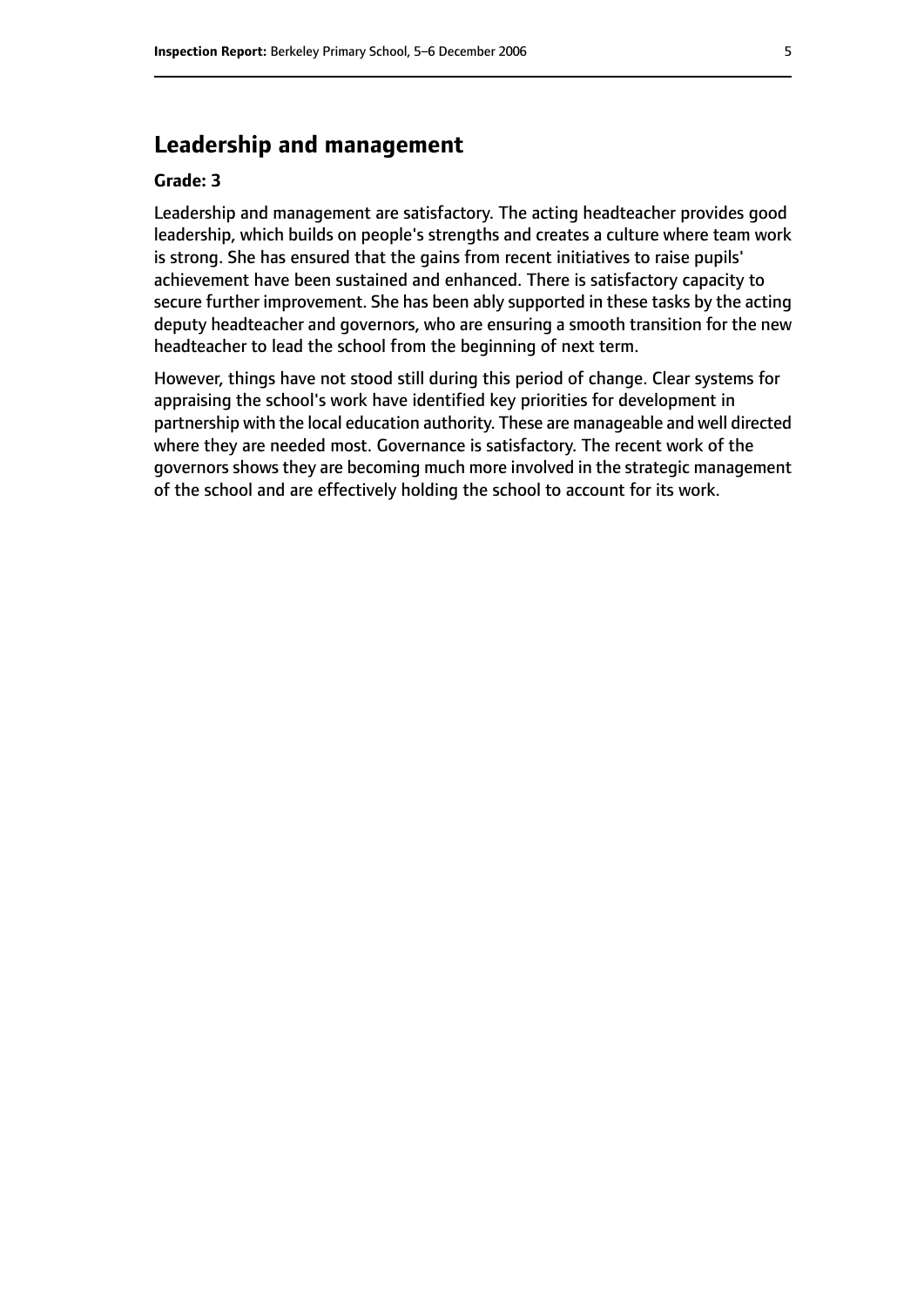**Any complaints about the inspection or the report should be made following the procedures set out inthe guidance 'Complaints about school inspection', whichis available from Ofsted's website: www.ofsted.gov.uk.**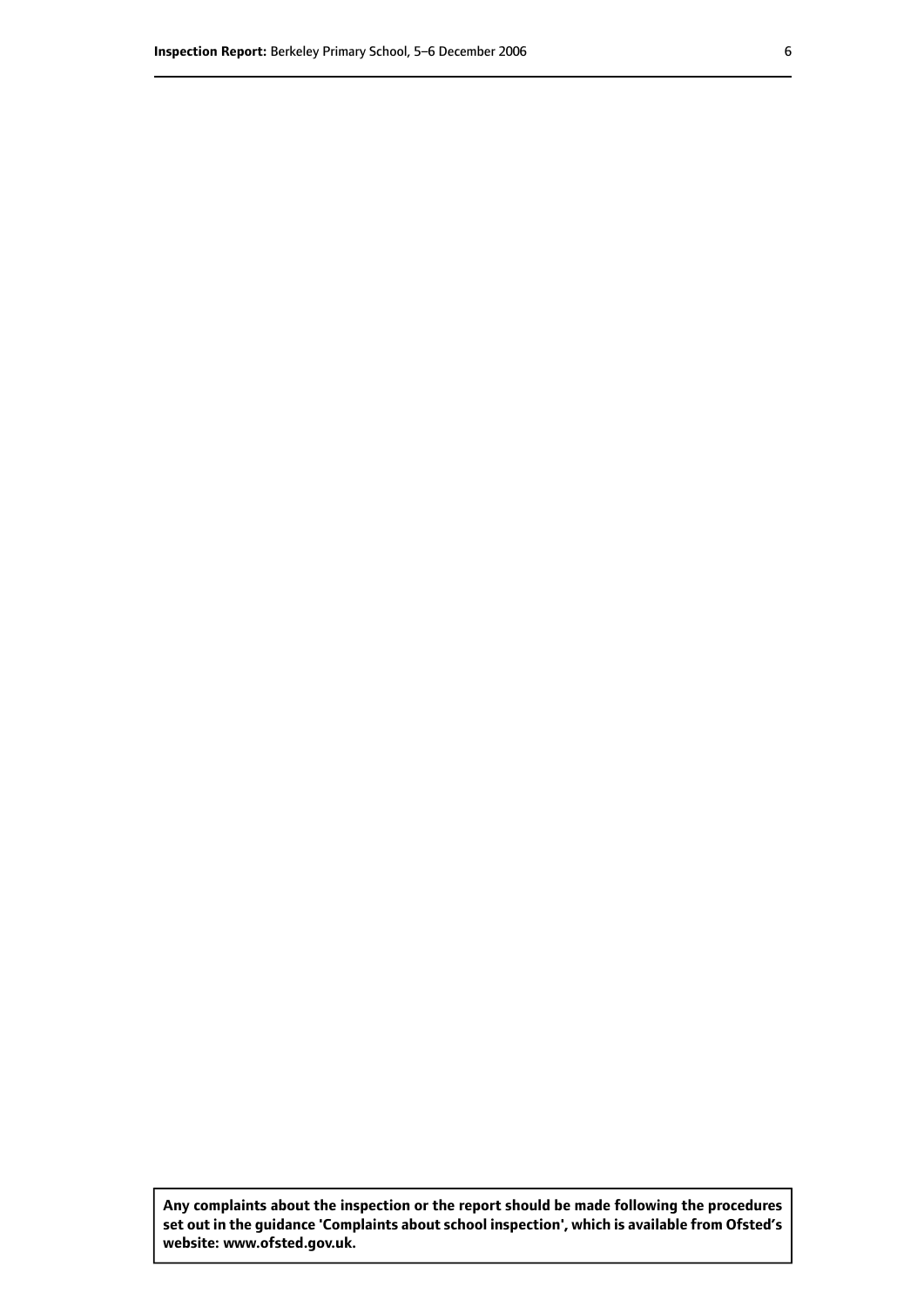# **Inspection judgements**

| $\vert$ Key to judgements: grade 1 is outstanding, grade 2 good, grade 3 satisfactory, and grade 4 | School         |
|----------------------------------------------------------------------------------------------------|----------------|
| inadeauate                                                                                         | <b>Overall</b> |

# **Overall effectiveness**

| How effective, efficient and inclusive is the provision of education, integrated<br>care and any extended services in meeting the needs of learners? |     |
|------------------------------------------------------------------------------------------------------------------------------------------------------|-----|
| How well does the school work in partnership with others to promote learners'<br>well-being?                                                         |     |
| The quality and standards in the Foundation Stage                                                                                                    |     |
| The effectiveness of the school's self-evaluation                                                                                                    |     |
| The capacity to make any necessary improvements                                                                                                      |     |
| Effective steps have been taken to promote improvement since the last<br>inspection                                                                  | Yes |

## **Achievement and standards**

| How well do learners achieve?                                                                               |  |
|-------------------------------------------------------------------------------------------------------------|--|
| The standards <sup>1</sup> reached by learners                                                              |  |
| How well learners make progress, taking account of any significant variations between<br>groups of learners |  |
| How well learners with learning difficulties and disabilities make progress                                 |  |

## **Personal development and well-being**

| How good is the overall personal development and well-being of the<br>learners?                                  |  |
|------------------------------------------------------------------------------------------------------------------|--|
| The extent of learners' spiritual, moral, social and cultural development                                        |  |
| The behaviour of learners                                                                                        |  |
| The attendance of learners                                                                                       |  |
| How well learners enjoy their education                                                                          |  |
| The extent to which learners adopt safe practices                                                                |  |
| The extent to which learners adopt healthy lifestyles                                                            |  |
| The extent to which learners make a positive contribution to the community                                       |  |
| How well learners develop workplace and other skills that will contribute to<br>their future economic well-being |  |

# **The quality of provision**

| $\Box$ How effective are teaching and learning in meeting the full range of the $\Box$<br>  learners' needs?        |  |
|---------------------------------------------------------------------------------------------------------------------|--|
| $\mid$ How well do the curriculum and other activities meet the range of needs<br>$\mid$ and interests of learners? |  |
| How well are learners cared for, guided and supported?                                                              |  |

 $^1$  Grade 1 - Exceptionally and consistently high; Grade 2 - Generally above average with none significantly below average; Grade 3 - Broadly average to below average; Grade 4 - Exceptionally low.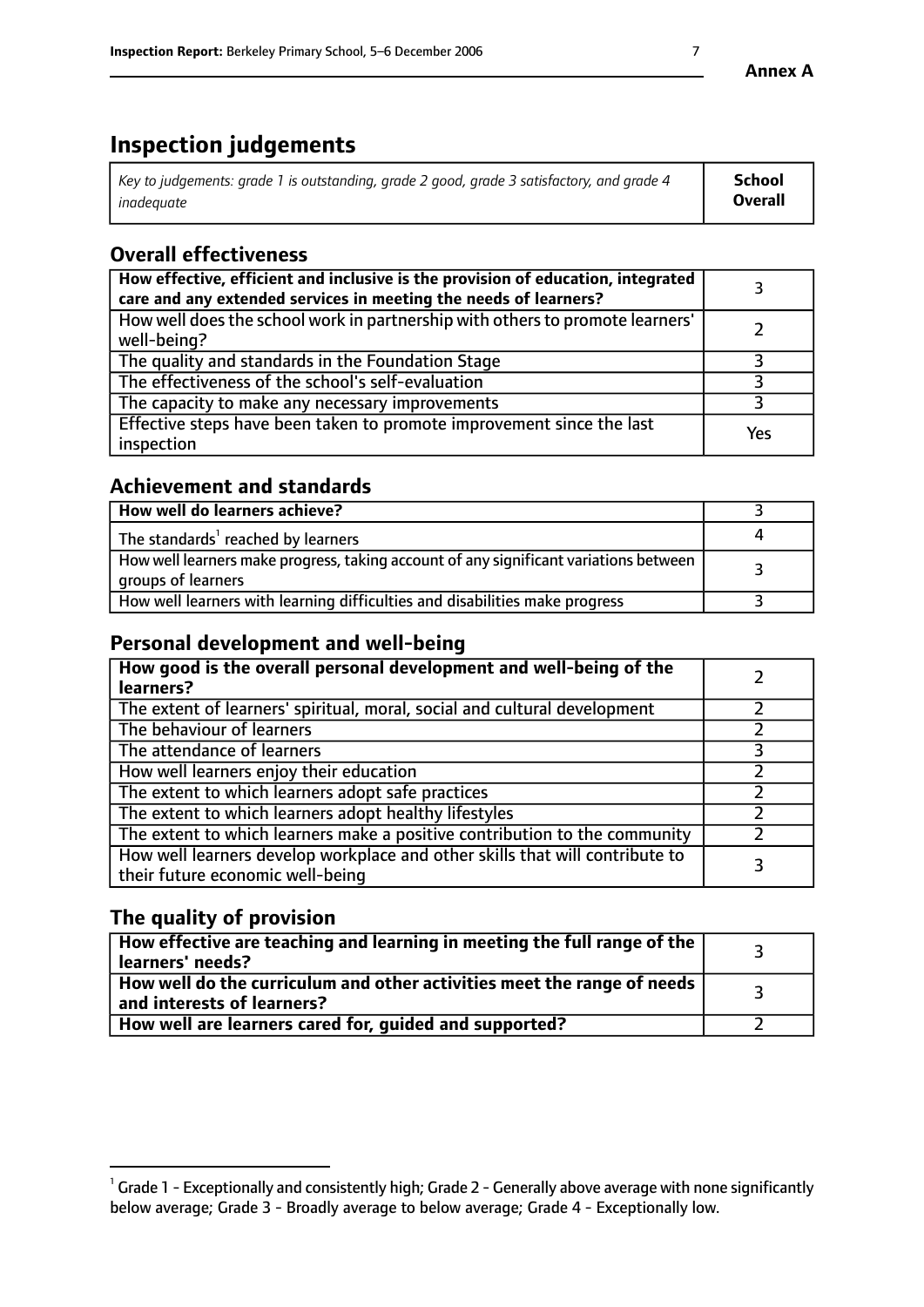# **Leadership and management**

| How effective are leadership and management in raising achievement<br>and supporting all learners?                                              |            |
|-------------------------------------------------------------------------------------------------------------------------------------------------|------------|
| How effectively leaders and managers at all levels set clear direction leading<br>to improvement and promote high quality of care and education |            |
| How effectively performance is monitored, evaluated and improved to meet<br>challenging targets                                                 | 3          |
| How well equality of opportunity is promoted and discrimination tackled so<br>that all learners achieve as well as they can                     |            |
| How effectively and efficiently resources, including staff, are deployed to<br>achieve value for money                                          | 3          |
| The extent to which governors and other supervisory boards discharge their<br>responsibilities                                                  | 3          |
| Do procedures for safequarding learners meet current government<br>requirements?                                                                | <b>Yes</b> |
| Does this school require special measures?                                                                                                      | No         |
| Does this school require a notice to improve?                                                                                                   | <b>No</b>  |